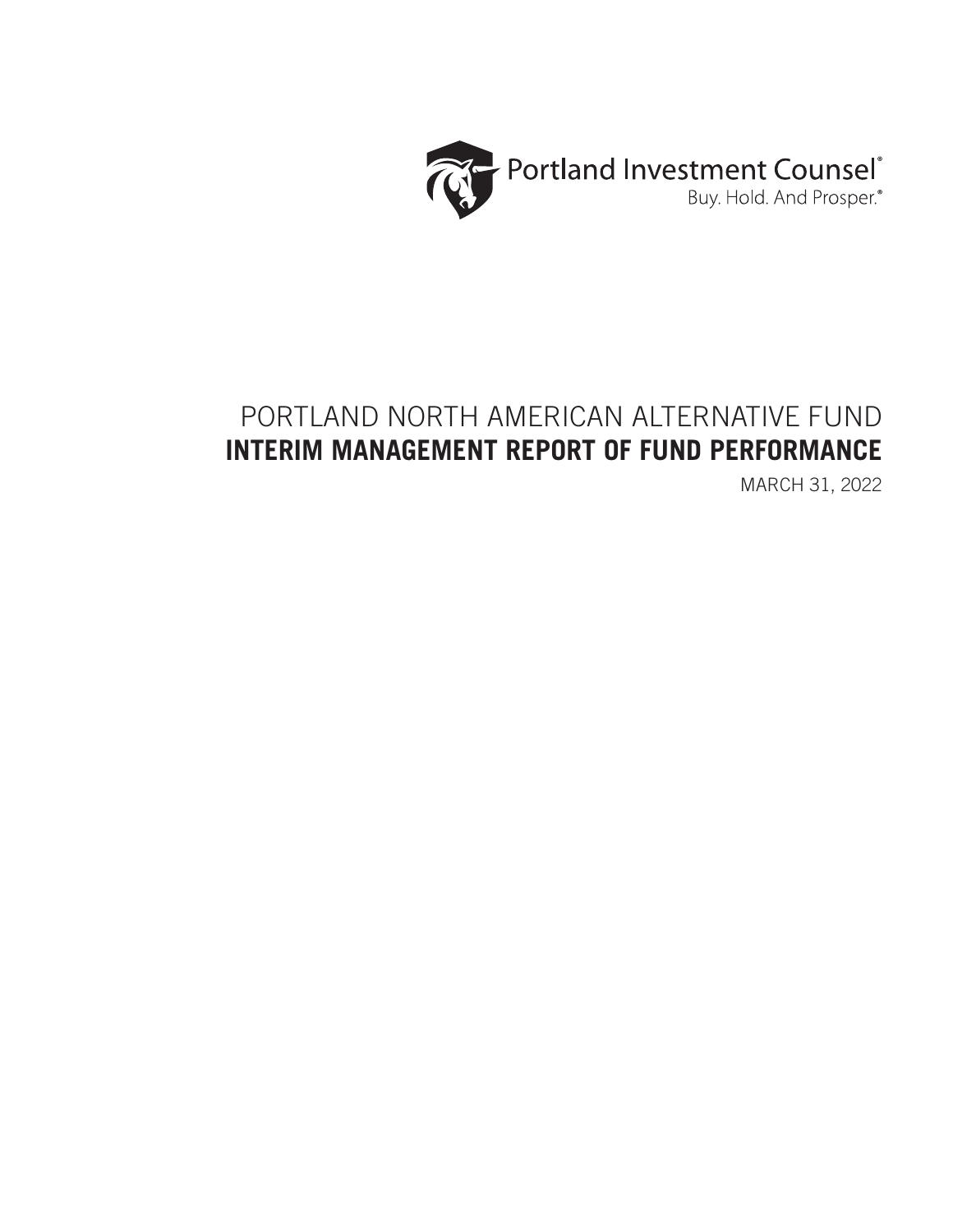PORTFOLIO MANAGEMENT TEAM **James Cole** Senior Vice President and Portfolio Manager

## Management Discussion of Fund Performance **Portland North American Alternative Fund**

This management report of fund performance contains financial highlights, but does not contain either interim or annual financial statements of the investment fund. You can get a copy of the interim or annual financial statements at your request, and at no cost, by calling 1-888-710-4242, by writing to us at info@portlandic.com or 1375 Kerns Road, Suite 100, Burlington, ON L7P 4V7 or visiting our website at www. portlandic.com or SEDAR at www.sedar.com.

Securityholders may also contact us using one of these methods to request a copy of the investment fund's proxy voting policies and procedures, proxy voting disclosure record, or quarterly portfolio disclosure.

The views of Portland Investment Counsel Inc. (the Manager) contained in this report are as of March 31, 2022 and this report is not intended to provide legal, accounting, tax or specific investment advice. Views, portfolio holdings and allocations may have changed subsequent to this date. For current information, please contact us using the above methods. All references to performance relate to Series F units. The performance of other units may be different from that of the Series F units due to differing fees.

#### INVESTMENT OBJECTIVE AND STRATEGIES

The investment objective of the Portland North American Alternative Fund (the Fund) is to achieve, over the long term, preservation of capital and a satisfactory return through focused investing in long security positions. The Fund seeks to provide capital growth by primarily investing in a portfolio of equities, American Depository Receipts, and which may also invest in exchange traded funds (ETFs).

The Fund is considered an "alternative mutual fund" according to National Instrument 81-102, meaning it is permitted to use strategies generally prohibited by conventional mutual funds, such as the ability to invest up to 20% of its net asset value in securities of a single issuer (rather than 10% for conventional mutual funds); the ability to invest up to 100% or more of its net asset value in physical commodities either directly or through the use of specified derivatives; borrow, up to 50% of its net asset value, cash to use for investment purposes; sell, up to 50% of its net asset value, securities short (the combined level of cash borrowing and short selling is limited to 50% in aggregate); and aggregate exposure up to 300% of its net asset value.

## RISK

The overall risk level has not changed for the Fund. Investors should be able to accept a medium level of risk and plan to hold for the medium to long term.

## RESULTS OF OPERATIONS

For the six-months ended March 31, 2022, the Fund's Series F units had a return of (13.3%). For the same period, the MSCI Canada Index (the Index) had a return of 10.5%. For the full period since inception of the Fund on April 17, 2020 to March 31, 2022, the Fund's Series F units had an annualized return of 4.0%. For the same period, the Index had an annualized return of 26.2%. Unlike the Index, the Fund's return is after the deduction of its fees and expenses.

The Fund's net asset value at March 31, 2022 was \$2.0 million. Asset mix as at March 31, 2022 was common equities, 118.8%; and cash and other

net assets (liabilities), (18.8%). By geography, equities were invested in securities of issuers based in the United States, 47.0%; Cayman Islands, 19.7%; United Kingdom, 18.0%; Japan, 14.5%; France, 13.0%; Canada, 6.6%; and cash and other net assets (liabilities), (18.8%).

The top four contributors to the Fund's performance during the sixmonths ended March 31, 2022 were Vodafone Group PLC – Sponsored ADR (Vodafone), CK Hutchison Holdings Limited (CK Hutchinson), TC Energy Corporation (TC Energy) and Shaw Communications, Inc. (Shaw). The share prices of wireless telecommunications company Vodafone and industrial conglomerate CK Hutchison rebounded from what we believe were unduly low levels that had prevailed in late 2021. The share price of TC Energy benefitted from increase investor interest as energy commodity prices increased. Shaw had positive performance as its proposed acquisition by Rogers Communications, Inc. progressed toward completion.

The top four detractors from the Fund's performance during the sixmonths ended March 31, 2022 were Altice USA, Inc. (Altice), Ubisoft Entertainment (Ubisoft), SoftBank Group Corp. – ADR (SoftBank) and Citigroup Inc. The share price of cable television company Altice declined as it lowered its forecast for subscriber additions and free cash flow. Ubisoft declined as takeover speculation faded and as the Canadian dollar strengthened against the euro. SoftBank fell out of favour because of increased regulatory scrutiny of Chinese technology companies in which the company is invested. Citigroup Inc. declined along with the shares prices of other large U.S. banks. In all of these cases, we believe that the recent declines are temporary and that the companies are attractively valued.

#### RECENT DEVELOPMENTS

The impact of the COVID-19 pandemic has already been reflected in securities prices so it is not expected to have any material impact on the investments in the Fund. Similarly, the Fund has never had any investments in issuers based in Russia or Ukraine and the impact of Russia's invasion of Ukraine has already been reflected in securities prices. At March 31, 2022, the Fund's common equity investments comprised 118.8% of its net asset value. The Fund is permitted to have an equity weight as high as 150% of its net assets (facilitated by the use of margin borrowings). Subject to identifying suitably attractive investment opportunities, we are prepared to increase the Fund's common equity weight significantly through the use of additional margin borrowings. A higher common equity weighting, if implemented, would be expected to enhance future fund performance.

Effective on or about July 10, 2022, the auditor of the Fund will be changed from PricewaterhouseCoopers LLP to KPMG LLP.

## RELATED PARTY TRANSACTIONS

The Manager is responsible for the day-to-day operation of and for providing investment management services to the Fund. The Manager receives a fee for providing these services. This is calculated daily based on the net asset value of the Fund and paid monthly. During the sixmonth period ended March 31, 2022, the Manager received \$14,699 in management fees from the Fund, net of applicable taxes (March 31, 2021: \$6,765).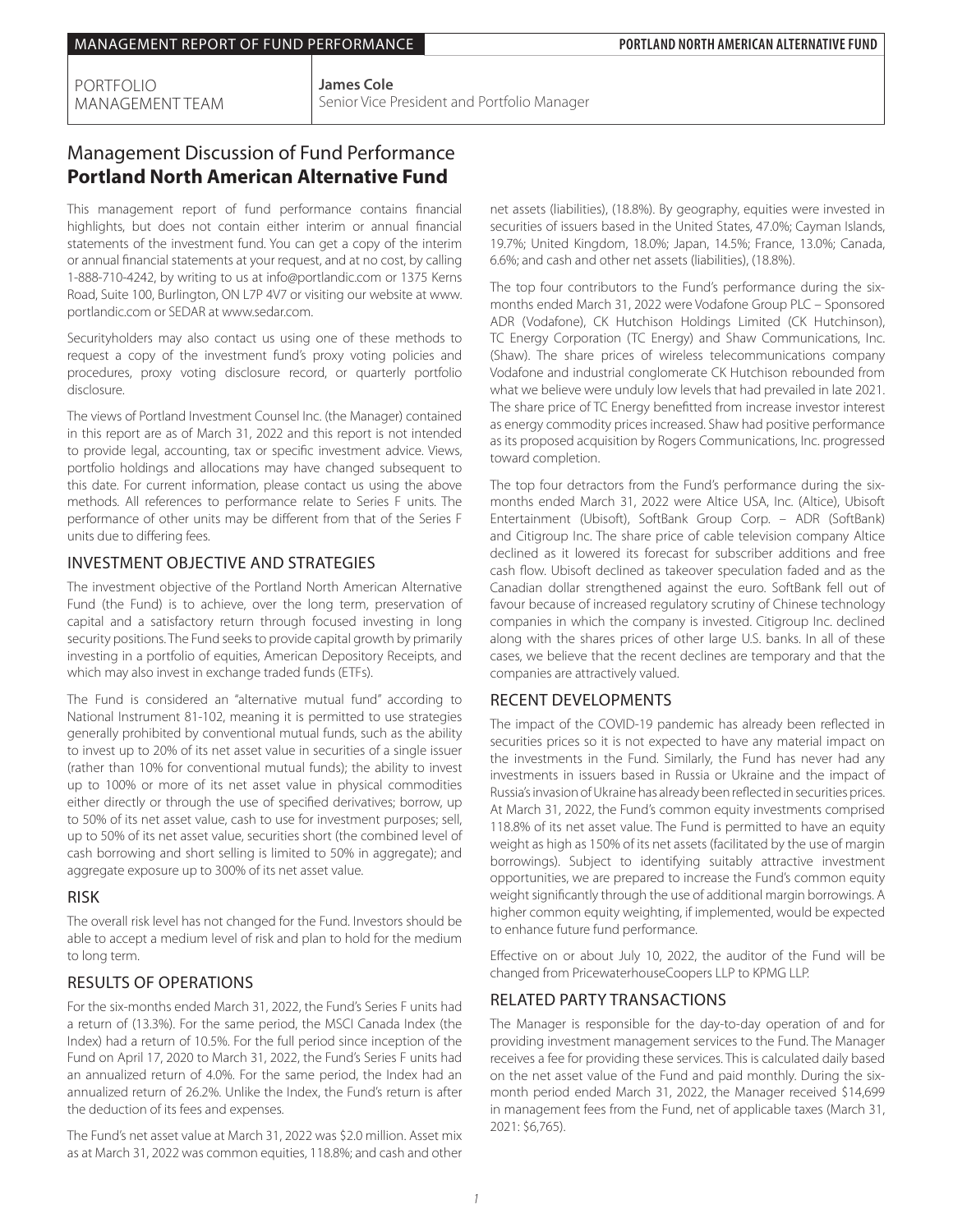#### MANAGEMENT REPORT OF FUND PERFORMANCE **PORTLAND NORTH AMERICAN ALTERNATIVE FUND**

The Manager is entitled to receive a performance fee, calculated and accrued on each business day and paid monthly. The performance fee is equal to 10% of the amount by which the net asset value of the series of units on that business day exceeds the high water mark. During the six-month period ended March 31, 2022, the Manager received \$nil in performance fees from the Fund, net of applicable taxes (March 31, 2021: \$29,573).

Any administrative services paid for or provided by the Manager are charged to the Fund and are grouped and presented by expense type in the statements of comprehensive income. Depending on their nature, some expenditures are allocated to the Fund based on a variety of methods including net asset value or actual costs incurred. During the six-month period ended March 31, 2022, the Manager was reimbursed \$6,567 for operating expenses incurred on behalf of the Fund, including amounts paid to affiliates, net of applicable taxes (March 31, 2021: \$3,048). The Manager absorbed \$75,715 of operating expenses during the six-month period ended March 31, 2022, net of applicable taxes (March 31, 2021: \$36,835). Affiliates of the Manager provide administrative services associated with the day-to-day operations of the Fund. These affiliates of the Manager were reimbursed \$464 during the six-month period ended March 31, 2022 by the Fund for such services (March 31, 2021: \$450).

The Manager and/or its affiliates and key management personnel of the Manager and their family (collectively referred to as Related Parties) may invest in units of the Fund from time to time in the normal course of business. Transactions to purchase or redeem units are made at net asset value per unit. Standing instructions from the independent review committee were not required or obtained for such transactions. As at March 31, 2022, Related Parties owned 338 shares of the Fund (March 31, 2021: 15,102).

The Board of Directors of the Manager is responsible for reviewing and approving the financial statements and overseeing management's performance of its financial reporting responsibilities.

#### *Notes*

*Certain statements included in this Management Discussion of Fund Performance constitute forward-looking statements, including those identified by the expressions "anticipate," "believe," "plan," "estimate," "expect," "intend" and similar expressions to the extent they relate to the Fund. These forward-looking statements are not historical facts, but reflect the current expectations of the portfolio management team regarding future results or events of the Fund. These forward-looking statements are subject to a number of risks and uncertainties that could cause actual results or events to differ materially from current expectations. The portfolio management team has no specific intention of updating any forward-looking statements whether as a result of new information, future events or otherwise, except as required by securities legislation.*

*Certain research and information about specific holdings in the Fund, including any opinion, is based upon various sources believed to be reliable, but it cannot be guaranteed to be current, accurate or complete. It is for information only, and is subject to change without notice.*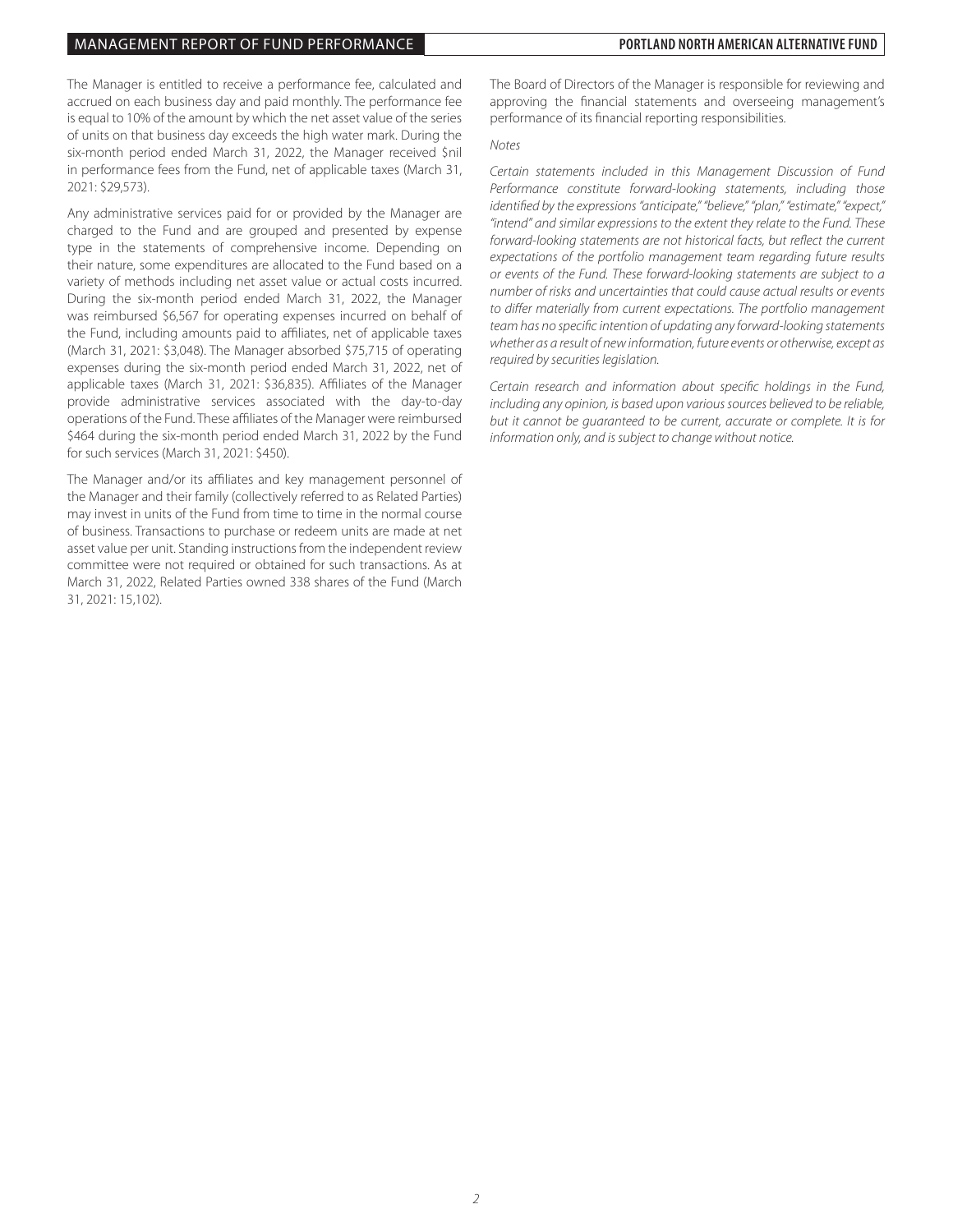## Summary of Investment Portfolio as at March 31, 2022

## Top 25 Investments\*

|                                         | % of Net Asset Value |
|-----------------------------------------|----------------------|
| Altice USA, Inc.                        | 20.5%                |
| CK Hutchison Holdings Limited           | 19.7%                |
| SoftBank Group Corp. - ADR              | 14.5%                |
| Vodafone Group PLC - Sponsored ADR      | 13.9%                |
| Ubisoft Entertainment                   | 13.0%                |
| Citigroup Inc.                          | 11.7%                |
| General Electric Company                | 11.2%                |
| <b>Bank of Montreal</b>                 | 6.6%                 |
| Imperial Brands PLC                     | 4.1%                 |
| The Bank of New York Mellon Corporation | 3.6%                 |
| <b>Grand Total</b>                      | 118.8%               |
|                                         |                      |

#### Total net asset value  $$1,985,783$

*\* Where the Fund holds less than 25 holdings, all investments have been disclosed. There may be other assets and liabilities which are not included, and therefore the summary may not add up to 100%.*

*The investment portfolio may change due to ongoing portfolio transactions of the investment fund. Quarterly updates are available within 60 days of each quarter end by visiting www.portlandic.com or contacting us at 1-888-710-4242.*

## Portfolio Composition

| Sector                                |            |
|---------------------------------------|------------|
| <b>Communication Services</b>         | 61.9%      |
| Industrials                           | 30.9%      |
| <b>Financials</b>                     | 21.9%      |
| Consumer Staples                      | 4 1%       |
| Cash & Other Net Assets (Liabilities) | $(18.8\%)$ |
|                                       |            |

| Geographic Region                     |            |
|---------------------------------------|------------|
| <b>United States</b>                  | 47.0%      |
| Cayman Islands                        | 19.7%      |
| United Kingdom                        | 18.0%      |
| Japan                                 | 14.5%      |
| France                                | 13.0%      |
| Canada                                | 6.6%       |
| Cash & Other Net Assets (Liabilities) | $(18.8\%)$ |

 *Other Net Assets (Liabilities) refers to cash on hand plus all other assets and liabilities in the Fund excluding portfolio investments*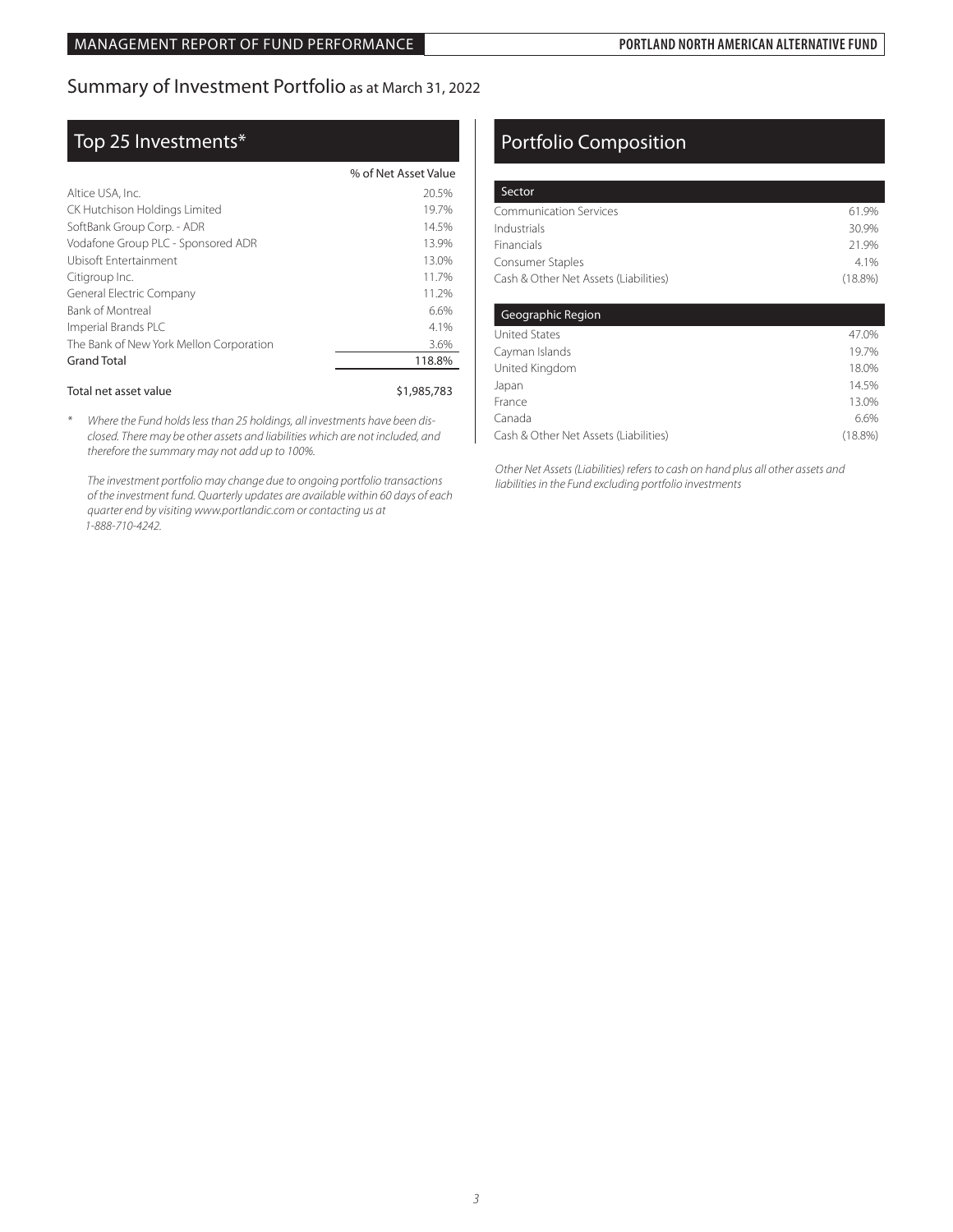## Past Performance

The past performance information shown in this section is calculated using the net asset value per unit and assumes that all distributions made by the Fund in the periods shown were reinvested in additional securities of the Fund. The past performance information does not take into account sales, redemptions, distribution or other optional charges or income taxes payable by the unitholder that would have reduced returns or performance. Investment funds are not guaranteed, their values change frequently and past performance may not be repeated.

20.0%

### Year-By-Year Returns

The following bar charts show the performance of each series of the Fund for each of the financial years shown and illustrates how the investment fund's performance has changed from year to year. The charts show in percentage terms how an investment made on the first day of each financial year would have increased or decreased by the last day of each financial year.

#### Series A Units Series A Units Series F Units Series F Units Series F Units Series F Units Series F Units Series F Series A





*1. Return for 2020 represents a partial year starting April 17, 2020 to September 30, 2020.*

*2. Return for 2022 represents a partial year starting October 1, 2021 to March 31, 2022.*

## Management Fees

provided to the Fund. As compensation for its service, the Manager is entitled to receive a fee, payable monthly, calculated based on the average  $20.00$ .<br>daily net asset value of the Fund. The Manager is responsible for the day-to-day management and administration of the Fund. The Manager monitors and evaluates the performance of the Fund, pays for the investment management services of the portfolio adviser and arranges for the administrative services required to be

|                 |                        | Expenses Paid Out of the Management Fee (%) |                                                         |                      |
|-----------------|------------------------|---------------------------------------------|---------------------------------------------------------|----------------------|
| Series of Units | Management Fee<br>(% ) | <b>Dealer</b><br>compensation               | General administration,<br>investment advice and profit | Absorbed<br>expenses |
| Series A        | .75%                   | 72%                                         |                                                         | 28%                  |
| Series F        | 0.75%                  |                                             |                                                         | 100%                 |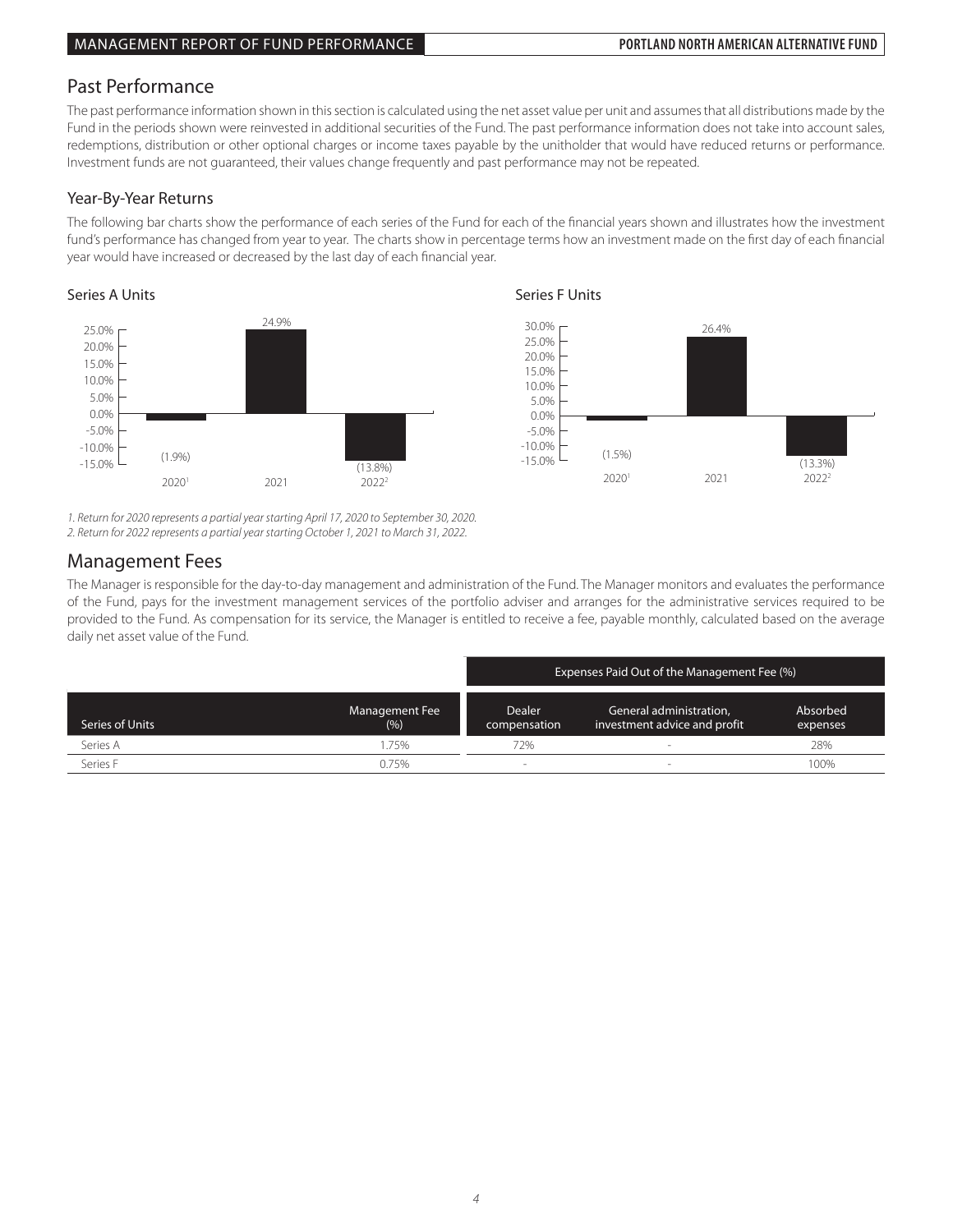## Financial Highlights

The following tables show selected key financial information about the Fund and are intended to help you understand the Fund's financial performance for the past five years or if shorter, since inception of the Fund. Information for 2022 is presented for the six-month period ended March 31, 2022 and for all other periods, information is as at September 30 of the year shown.

| Series A Units - Net Assets per unit <sup>1</sup><br>For the periods ended | 2022                     | 2021                     | 2020                     |
|----------------------------------------------------------------------------|--------------------------|--------------------------|--------------------------|
| Net assets, beginning of the period                                        | \$12.17                  | \$9.81                   | \$10.00                  |
| Increase (decrease) from operations:                                       |                          |                          |                          |
| Total revenue                                                              | 0.15                     | 0.31                     | 0.05                     |
| Total expenses                                                             | (0.17)                   | (0.56)                   | (0.14)                   |
| Realized gains (losses)                                                    | 0.65                     | 0.90                     | (0.01)                   |
| Unrealized gains (losses)                                                  | (2.32)                   | 0.50                     | (0.32)                   |
| Total increase (decrease) from operations <sup>2</sup>                     | (1.69)                   | 1.15                     | (0.42)                   |
| Distributions to unitholders:                                              |                          |                          |                          |
| From income                                                                | $\sim$                   | $\overline{\phantom{a}}$ | $\overline{\phantom{a}}$ |
| From dividends                                                             |                          | $\overline{\phantom{a}}$ |                          |
| From capital gains                                                         | (0.32)                   | (0.07)                   | ×.                       |
| Return of capital                                                          | ÷                        | $\sim$                   | $\sim$                   |
| Total annual distributions <sup>3</sup>                                    | (0.32)                   | (0.07)                   |                          |
| Net assets, end of period <sup>4</sup>                                     | \$10.19                  | \$12.17                  | \$9.81                   |
|                                                                            |                          |                          |                          |
| Series A Units - Ratios/Supplemental Data                                  |                          |                          |                          |
| For the periods ended                                                      | 2022                     | 2021                     | 2020                     |
| Total net asset value                                                      | \$887,583                | \$1,092,600              | \$159,807                |
| Number of units outstanding                                                | 87,077                   | 89,743                   | 16,296                   |
| Management expense ratio <sup>5</sup>                                      | 2.72%                    | 4.44%                    | 1.29% *                  |
| Management expense ratio excluding performance fees <sup>5</sup>           | 2.72%                    | 2.62%                    | 1.15% *                  |
| Management expense ratio before waivers or absorptions <sup>5</sup>        | 9.23%                    | 9.75%                    | 17.73% *                 |
| Trading expense ratio <sup>6</sup>                                         | 0.24%                    | 0.09%                    | $0.03\%$ *               |
| Portfolio turnover rate <sup>7</sup>                                       | 45.02%                   | 43.92%                   |                          |
| Net asset value per unit                                                   | \$10.19                  | \$12.17                  | \$9.81                   |
|                                                                            |                          |                          |                          |
| Series F Units - Net Assets per unit1                                      |                          |                          |                          |
| For the periods ended                                                      | 2022                     | 2021                     | 2020                     |
| Net assets, beginning of the period                                        | \$12.37                  | \$9.85                   | \$10.00                  |
| Increase (decrease) from operations:                                       |                          |                          |                          |
| Total revenue                                                              | 0.17                     | 0.33                     | 0.04                     |
| Total expenses                                                             | (0.11)                   | (0.44)                   | (0.09)                   |
| Realized gains (losses)                                                    | 0.51                     | 0.94                     | (0.01)                   |
| Unrealized gains (losses)                                                  | (2.10)                   | 0.53                     | (0.21)                   |
| Total increase (decrease) from operations <sup>2</sup>                     | (1.53)                   | 1.36                     | (0.27)                   |
| Distributions to unitholders:                                              |                          |                          |                          |
| From income                                                                | $\sim$                   | $\sim$                   | ×.                       |
| From dividends                                                             | $\overline{\phantom{a}}$ | $\overline{\phantom{a}}$ | $\sim$                   |
| From capital gains                                                         | (0.43)                   | (0.08)                   | ×.                       |
| Return of capital                                                          |                          | L.                       | $\sim$                   |
| Total annual distributions <sup>3</sup>                                    | (0.43)                   | (0.08)                   | ٠                        |
|                                                                            |                          |                          |                          |

Series F Units - Ratios/Supplemental Data

| 2022        | 2021        | 2020       |
|-------------|-------------|------------|
| \$1,098,200 | \$2,083,750 | \$310,595  |
| 106.426     | 168,435     | 31,519     |
| .59%        | 3.39%       | $0.80\%$ * |
| .59%        | 1.48%       | $0.64\%$ * |
| 8.10%       | 8.70%       | 17.24% *   |
| 0.24%       | $0.09\%$    | $0.03\%$ * |
| 45.02%      | 43.92%      |            |
| \$10.32     | \$12.37     | \$9.85     |
|             |             |            |

*† Initial Offering Price*

*\* Annualized*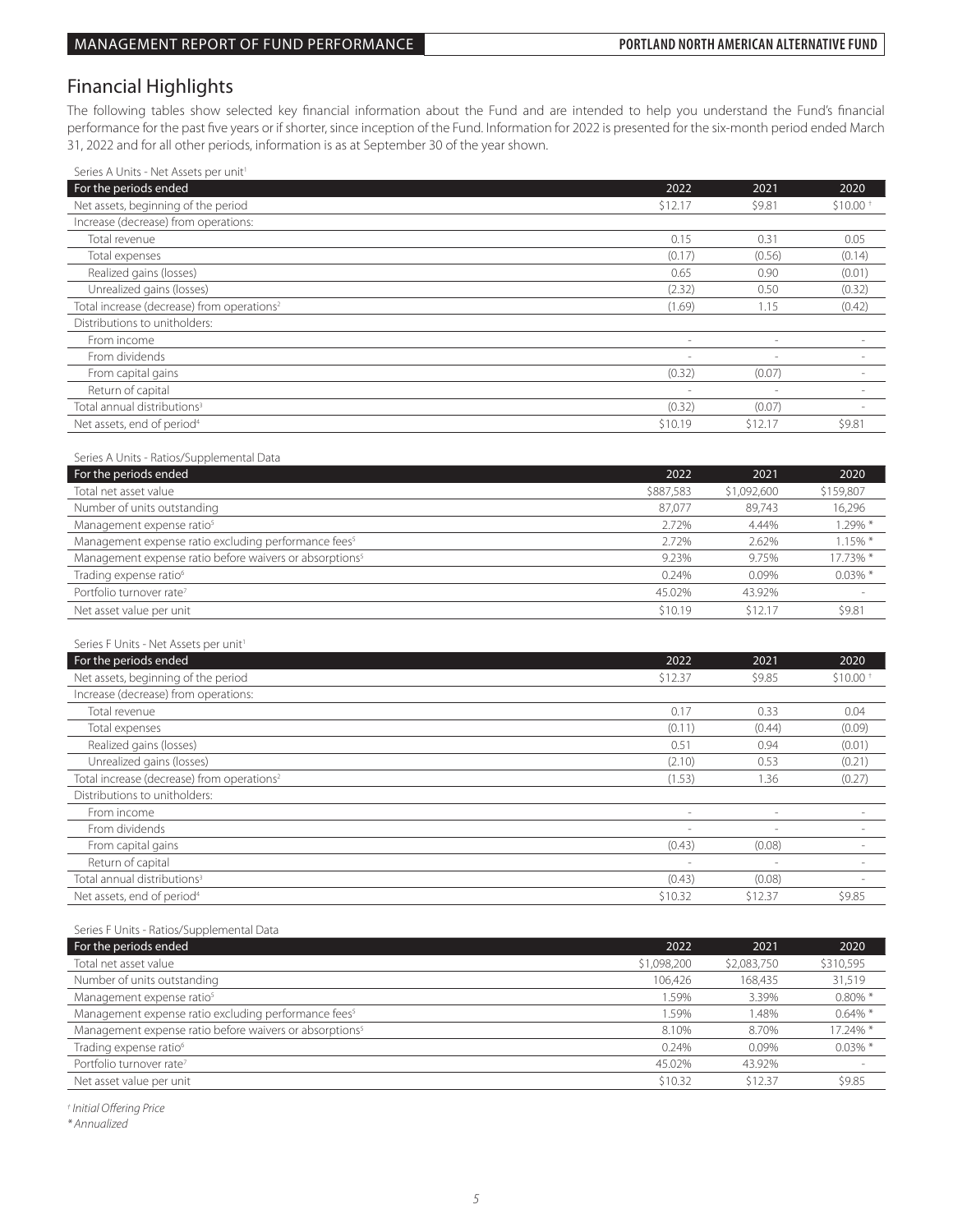## Explanatory Notes

- 1. a) The information is derived from the Fund's audited annual financial statements prepared in accordance with International Financial Reporting Standards. The net assets per series presented in the financial statements may differ from the net asset value calculated for fund pricing purposes.
	- b) The inception date of Series A and Series F units of the Fund was April 17, 2020.
- 2. Net assets and distributions are based on the actual number of units outstanding at the relevant time. The increase/decrease from operations is based on the weighted daily average number of units outstanding over the financial period.
- 3. Distributions are paid out in cash/reinvested in additional units of the Fund, or both.
- 4. This is not a reconciliation of the beginning and ending net assets per unit.
- 5. The management expense ratio (MER) is based on total expenses (excluding foreign withholding taxes, commissions and other portfolio transaction costs but including management fee distributions paid to certain unitholders in the form of additional units) for the stated period and is expressed as an annualized percentage of daily average net asset value during the period. The Manager may absorb certain expenses otherwise payable by the Fund. The amount of expenses absorbed is determined annually at the discretion of the Manager.

 The Fund may hold investments in ETFs and the MER is calculated taking into consideration the expenses of the Fund allocated to the series including expenses indirectly attributable to its investment in ETFs divided by the average daily net asset value of the series of the Fund during the period.

6. The trading expense ratio (TER) represents total commissions and other portfolio transaction costs expressed as an annualized percentage of the daily average net asset value of the Fund during the period.

 The TER is calculated taking into consideration the costs attributable to its investment in ETFs.

7. The Fund's portfolio turnover rate indicates how actively the Fund's portfolio advisor manages its portfolio investments. A portfolio turnover rate of 100% is equivalent to a fund buying and selling all of the securities in its portfolio once in the course of the period. The higher a fund's portfolio turnover rate in a period, the greater the trading costs payable by the fund in the period, and the greater the chance of an investor receiving taxable capital gains in the period. There is not necessarily a relationship between a high turnover rate and the performance of a fund.

 Portfolio turnover rate is calculated based on the lesser of the cumulative cost of purchases or cumulative proceeds of sales divided by the average market value of the portfolio, excluding short-term investments.